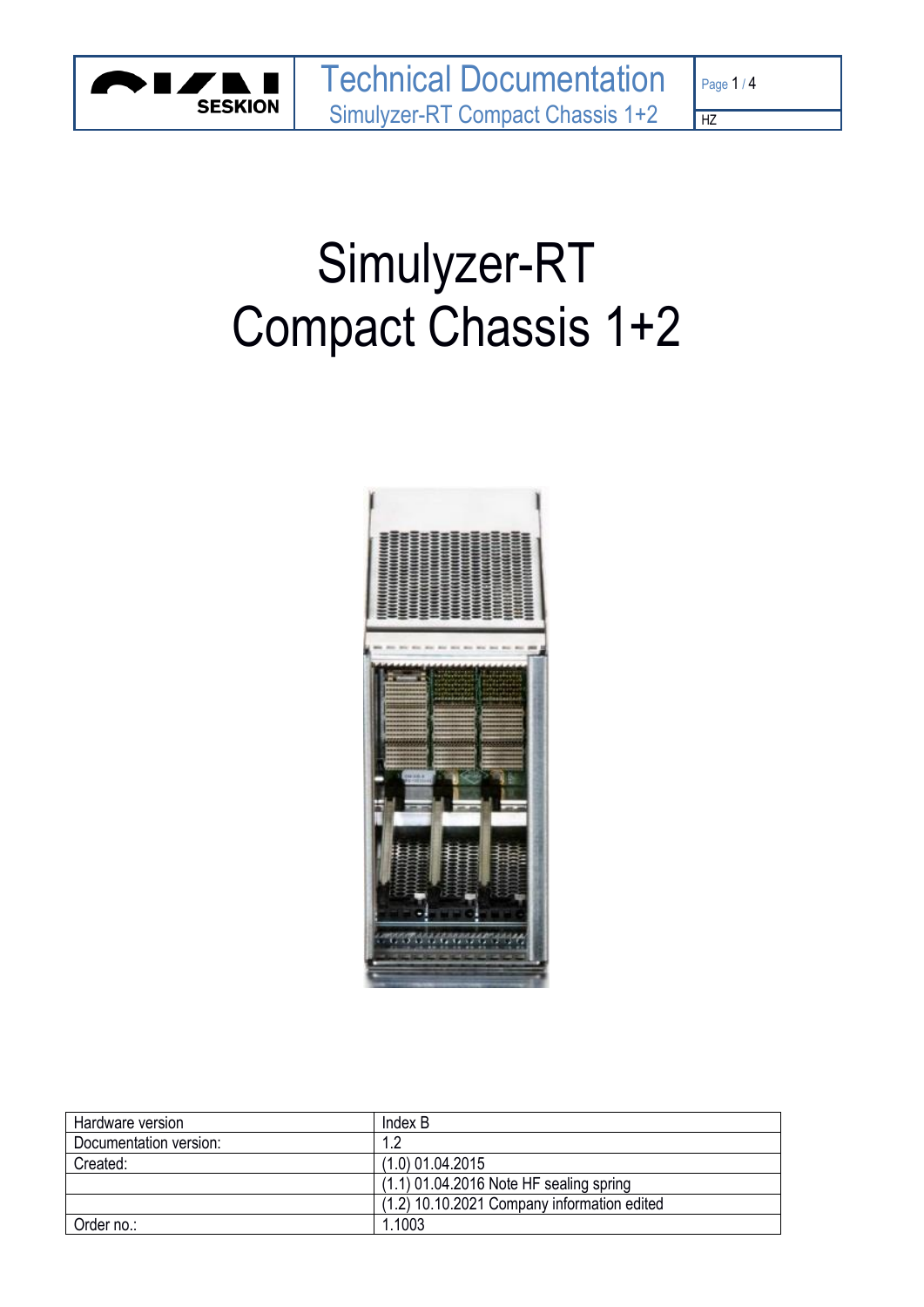$\overline{HZ}$ 

## Safety instructions

**SESKION** 

To avoid damages to persons and devices the following safety instructions have to be noticed!

- Only qualified personnel are allowed to handle this device!
- $\bullet$  Before any handling within the device the current supply has to be switched off!
- During operation the device have to be positioned, that enough air condition is supplied and no small parts can get into the ventilation slots.
- In case of any trouble the system has to be switched de-energized!
- The declared environmental conditions and max. voltage ranges have to be observed!
- To warranty the device remove all dust and dirt in periodically intervals.
- Make sure that the ventilation slots are unobstructed!

## Intended use:

**The Simulyzer-RT Compact Chassis 1+2 is engineered to hold, to contact and to supply with voltage a RT-proofing system with one CPU-1 card and a maximum 2 peripheral cards.**

The device is only permitted to use for the intended use. Any other use results the deletion of the guarantee!

For questions and repair cases contact SesKion GmbH Tel.: +49 (0)711/990 58 14 Fax: +49 (0)711/990 58 27 Email: info@seskion.de Internet: www.seskion.de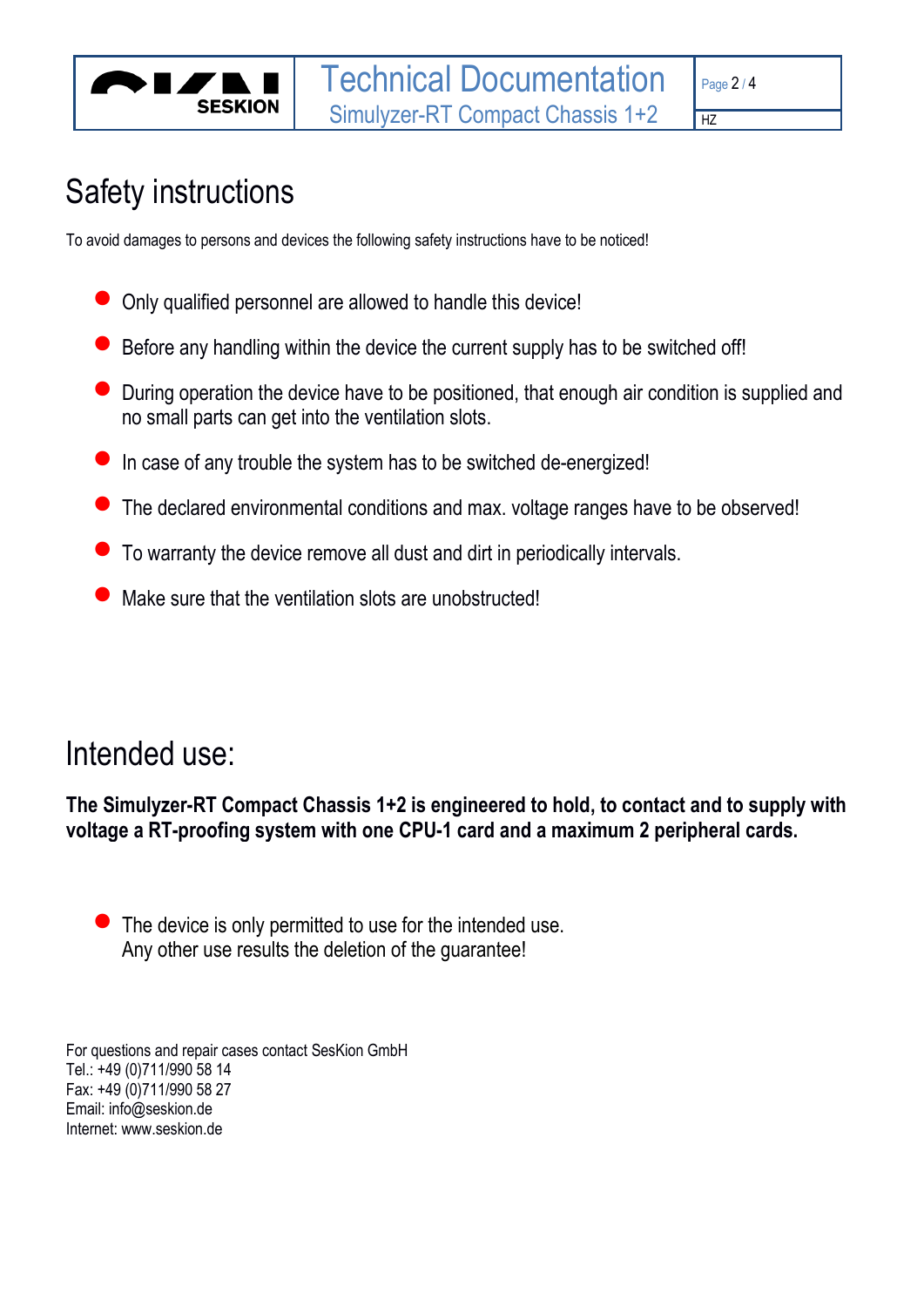

 $\overline{HZ}$ 

#### **1.Chassis**

3 HE plug-in positions Material: Alu-Halbzeug Depth of cards 160 mm (Euro format)

Weight 1,25 kg (empty plug-in positions) Operating temperature: 5 °C to 40°C (32° F … 104°F) Rel. Humidity: max. 85 %, not condensed

If the chassis is used as a table case, it is necessary that stick rubber foots are fixed at the bottom (air ventilation and scratch protection).



Rubber feet for using as table case



(Detailed dimensional drawing on request: info@seskion.de)

#### **2.Current supply/louver**

Screwed current supply connector: 12 V / 10 A max. **An external power supply is not included in standard shipment!** External power supply deliverable additionally order no.:1.1014)



**To guarantee the necessary air ventilation, the ventilation slots have to be free of any material). Don´t put any object on the ventilation slots!**

**Switch of the power supply before handling within the chassis!**

#### **3.BUS system**

Compact PCI Serial Backplane

- 1 x CPCI S.0 System Slot (CPU) and 2x CPCI S.0 Peripheral Slots
- Highspeed connectors/ data transfer rate upto 2,5 Gbps for all plug-ins.